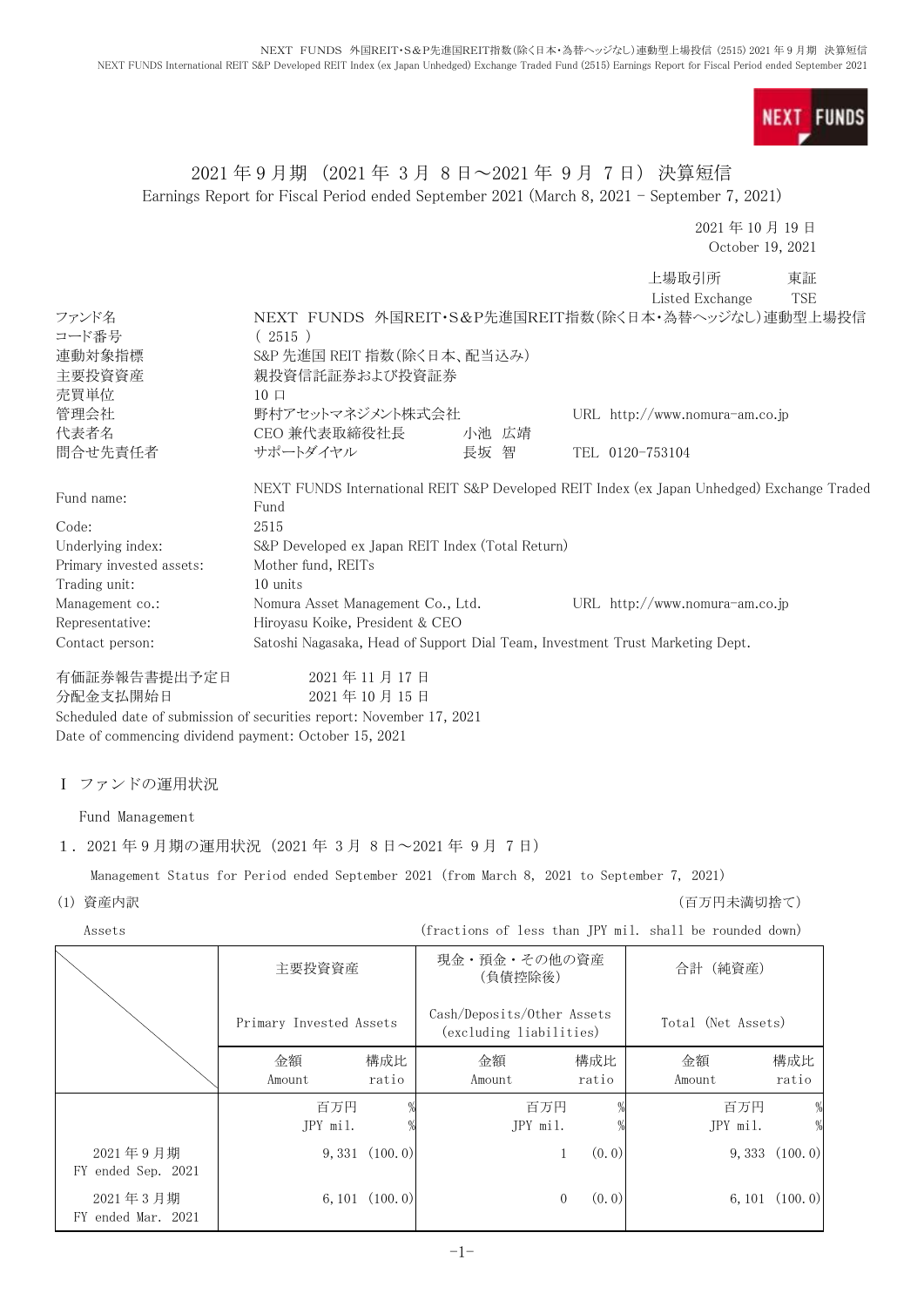- (2)設定・解約実績 いちょう しょうしょう しょうしょう しょうしゃ しんこうしょう しょうしゅん (千口未満切捨て)
	-

| (fractions of less than one thousand units shall be rounded down)<br>Creation and Redemption |                                                                                      |                                                              |                                                                 |                                                                                   |
|----------------------------------------------------------------------------------------------|--------------------------------------------------------------------------------------|--------------------------------------------------------------|-----------------------------------------------------------------|-----------------------------------------------------------------------------------|
|                                                                                              | 前特定期間末<br>発行済口数<br>No. of Issued Units<br>at End of Previous<br>Fiscal Period<br>(1) | 設定口数<br>No. of Units Created<br>$\left( \circled{2} \right)$ | 解約口数<br>No. of Units<br>Redeemed<br>$\left( \circled{3}\right)$ | 当特定期間末<br>発行済口数<br>No. of Issued Units<br>at End of Fiscal<br>Period<br>$(D+2-3)$ |
| 2021年9月期<br>FY ended Sep. 2021                                                               | 千口<br>'000 units<br>6,390                                                            | 千口<br>'000 units<br>1,780                                    | 千口<br>'000 units<br>420                                         | 千口<br>'000 units<br>7,750                                                         |
| 2021年3月期<br>FY ended Mar. 2021                                                               | 4,670                                                                                | 1,800                                                        | 80                                                              | 6,390                                                                             |

<sup>(3)</sup> 基準価額

Net Asset Value

| Net Asset value                |                                                  |                          |                                                             |                                                                                                                                                |
|--------------------------------|--------------------------------------------------|--------------------------|-------------------------------------------------------------|------------------------------------------------------------------------------------------------------------------------------------------------|
|                                | 総資産<br>Total Assets<br>$\mathcal{L}(\mathbb{D})$ | 負債<br>Liabilities<br>(Q) | 純資産<br>Net Assets<br>$(\mathcal{D}(\mathbb{O}-\mathbb{Q}))$ | 100 口当り基準価額<br>((③/当特定期間末発行済口数)×100)<br>Net Asset Value per 100 units<br>$((3)/N0$ . of Issued Units at End of Fiscal<br>Period $)\times$ 100) |
|                                | 百万円<br>JPY mil.                                  | 百万円<br>$JPY$ mil.        | 百万円<br>JPY mil.                                             | 円<br>JPY                                                                                                                                       |
| 2021年9月期<br>FY ended Sep. 2021 | 9,396                                            | 63                       | 9,333                                                       | 120, 426                                                                                                                                       |
| 2021年3月期<br>FY ended Mar. 2021 | 6, 147                                           | 45                       | 6, 101                                                      | 95, 490                                                                                                                                        |

### (4) 分配金

Dividend Payment

|                                | 100 口当り分配金<br>Dividend per 100 units |
|--------------------------------|--------------------------------------|
|                                | 円<br><b>JPY</b>                      |
| 2021年9月期<br>FY ended Sep. 2021 | 760                                  |
| 2021年3月期<br>FY ended Mar. 2021 | 660                                  |

### 2.会計方針の変更

Change in Accounting Policies

| ① 会計基準等の改正に伴う変更                                             | 無 |    |
|-------------------------------------------------------------|---|----|
| Changes accompanying revision to accounting standards, etc. |   | No |
| ② ①以外の変更                                                    | 無 |    |
| Changes other than those in $(l)$                           |   | Nο |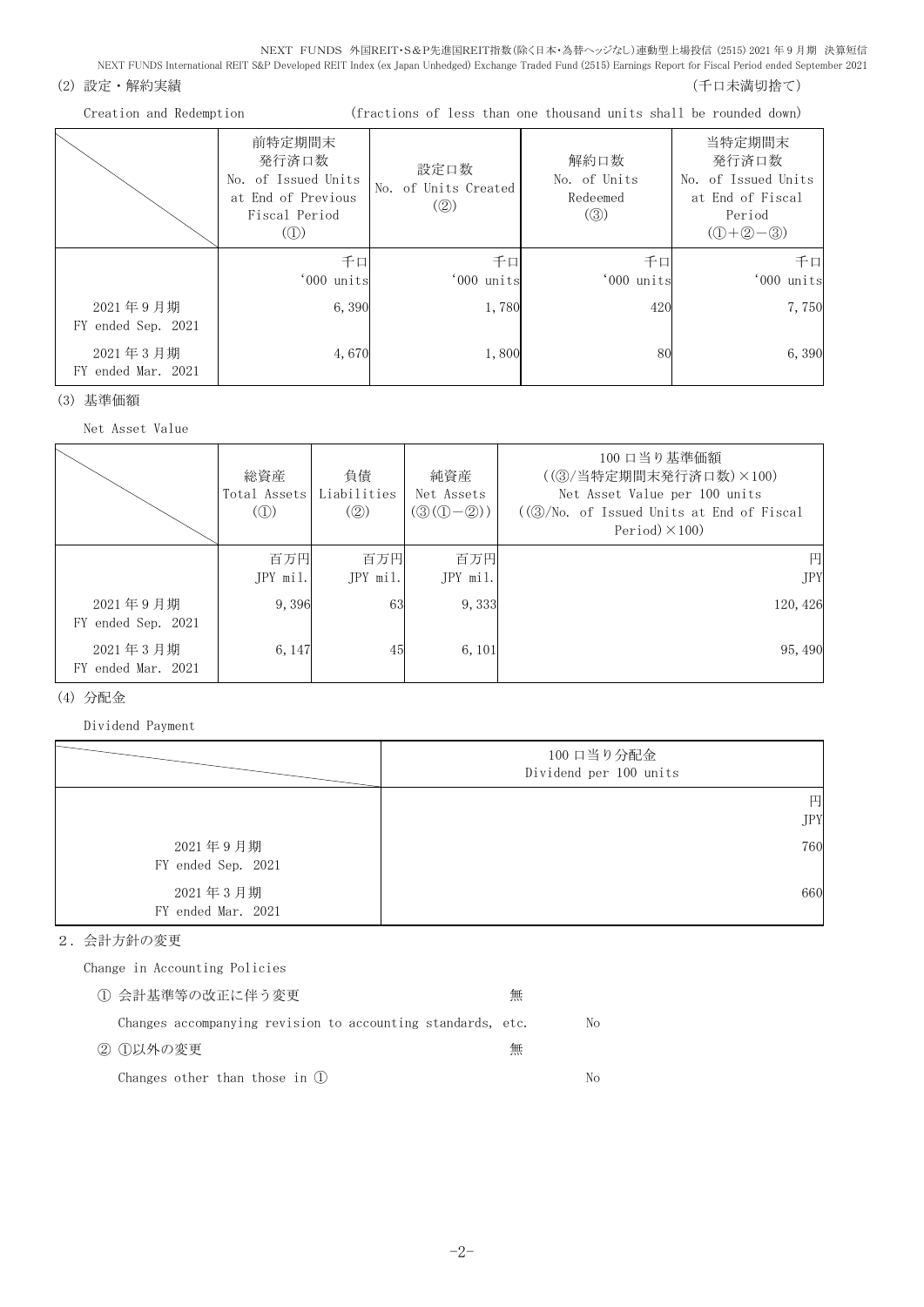### Ⅱ 財務諸表等 Financial Statements

# (1)【貸借対照表】 Balance Sheet

|                                                        |                                                            | (単位:円) (Unit: JPY)                                               |
|--------------------------------------------------------|------------------------------------------------------------|------------------------------------------------------------------|
|                                                        | 前期<br>(2021年3月7日現在)<br>Prior period<br>As of March 7, 2021 | 当期<br>(2021年9月7日現在)<br>Present period<br>As of September 7, 2021 |
|                                                        | 金額 Amount                                                  | 金額 Amount                                                        |
| 資産の部<br>Assets                                         |                                                            |                                                                  |
| 流動資産                                                   |                                                            |                                                                  |
| Current assets                                         |                                                            |                                                                  |
| コール・ローン                                                |                                                            |                                                                  |
| Call loans                                             | 3, 633, 324                                                | 5, 372, 880                                                      |
| 親投資信託受益証券<br>Parents trust beneficiary securities      | 6, 101, 292, 787                                           | 9, 331, 296, 089                                                 |
| 未収入金<br>Accounts receivable - other                    | 42, 246, 875                                               | 59, 912, 608                                                     |
| 流動資産合計<br>Total current assets                         | 6, 147, 172, 986                                           | 9, 396, 581, 577                                                 |
| 資産合計<br>Total assets                                   | 6, 147, 172, 986                                           | 9, 396, 581, 577                                                 |
| 負債の部<br>Liabilities                                    |                                                            |                                                                  |
| 流動負債<br>Current liabilities                            |                                                            |                                                                  |
| 未払収益分配金<br>Unpaid dividends                            | 42, 174, 000                                               | 58, 900, 000                                                     |
| 未払受託者報酬<br>Trustee fees payable                        | 285, 670                                                   | 471, 945                                                         |
| 未払委託者報酬<br>Investment trust management fees payable    | 2, 142, 497                                                | 3, 539, 564                                                      |
| 未払利息<br>Accrued interest expenses                      |                                                            |                                                                  |
| その他未払費用<br>Other accrued expenses                      | 747, 306                                                   | 669,531                                                          |
| 流動負債合計<br>Total current liabilities                    | 45, 349, 476                                               | 63, 581, 043                                                     |
| 負債合計<br>Total liabilities                              | 45, 349, 476                                               | 63, 581, 043                                                     |
| 純資産の部<br>Net assets                                    |                                                            |                                                                  |
| 元本等<br>Principal and other                             |                                                            |                                                                  |
| 元本<br>Principal                                        | 6, 390, 000, 000                                           | 7,750,000,000                                                    |
| 剰余金<br>Surplus                                         |                                                            |                                                                  |
| 期末剰余金又は期末欠損金 (△)<br>Surplus (deficit) at end of period | $\triangle$ 288, 176, 490                                  | 1, 583, 000, 534                                                 |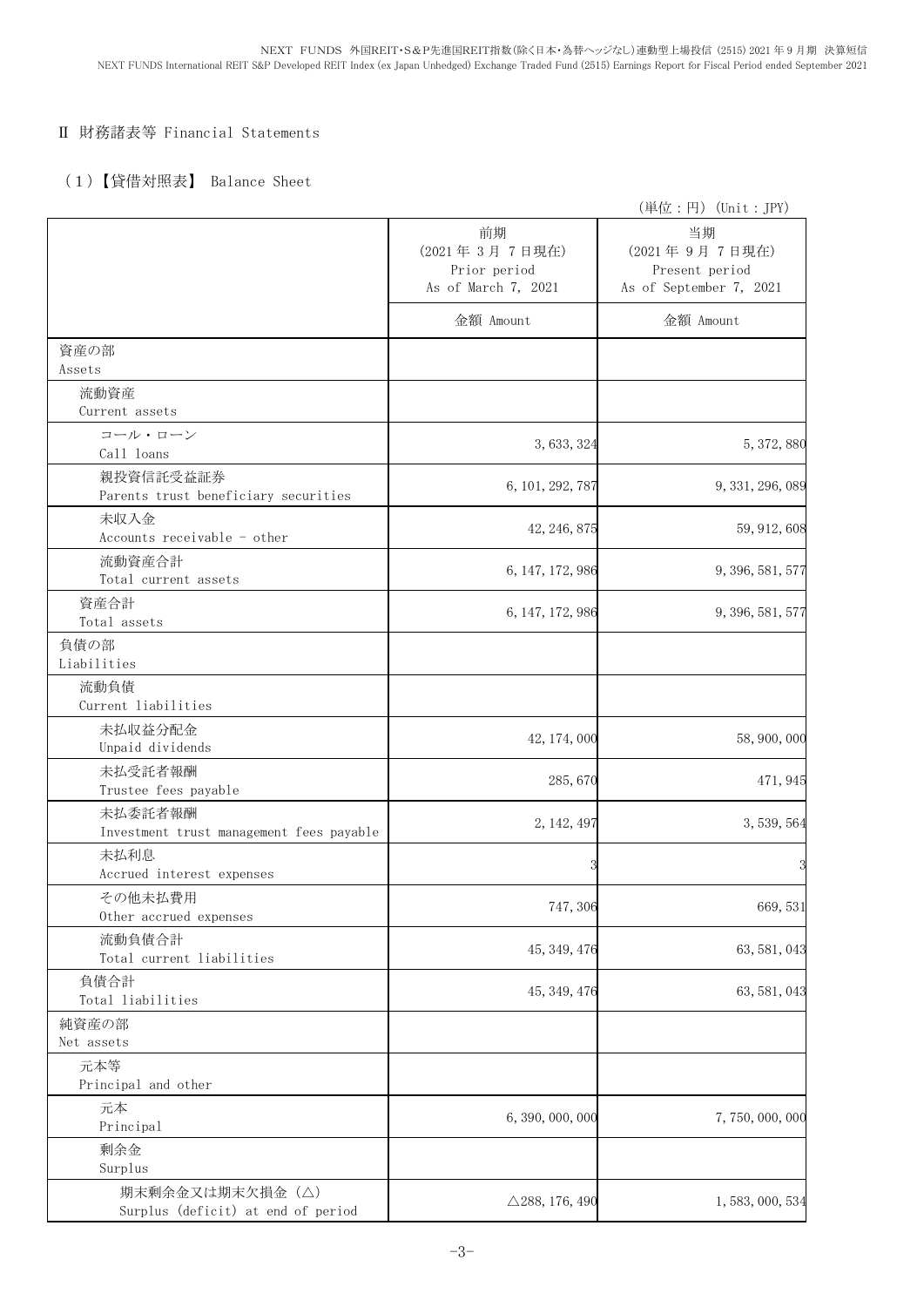NEXT FUNDS 外国REIT・S&P先進国REIT指数(除く日本・為替ヘッジなし)連動型上場投信 (2515) 2021 年 9 月期 決算短信 NEXT FUNDS International REIT S&P Developed REIT Index (ex Japan Unhedged) Exchange Traded Fund (2515) Earnings Report for Fiscal Period ended September 2021

| (分配準備積立金)<br>(Reserve for distribution)     | 226, 449         | 598,036          |
|---------------------------------------------|------------------|------------------|
| 元本等合計<br>Total principal and other          | 6, 101, 823, 510 | 9, 333, 000, 534 |
| 純資産合計<br>Total net assets                   | 6, 101, 823, 510 | 9, 333, 000, 534 |
| 負債純資産合計<br>Total liabilities and net assets | 6, 147, 172, 986 | 9, 396, 581, 577 |

(2)【損益及び剰余金計算書】 Statement of Income and Retained Earnings

|                                                                                                           |                                                                                                      | (単位:円) (Unit:JPY)                                                                                      |
|-----------------------------------------------------------------------------------------------------------|------------------------------------------------------------------------------------------------------|--------------------------------------------------------------------------------------------------------|
|                                                                                                           | 前期<br>2020年9月8日<br>自<br>至<br>2021年3月7日<br>Prior period<br>From September 8, 2020<br>to March 7, 2021 | 当期<br>2021年3月8日<br>自<br>至<br>2021年9月7日<br>Present period<br>From March 8, 2021<br>to September 7, 2021 |
|                                                                                                           | 金額 Amount                                                                                            | 金額 Amount                                                                                              |
| 営業収益<br>Operating revenue                                                                                 |                                                                                                      |                                                                                                        |
| 有価証券売買等損益<br>Profit and loss on buying and selling of<br>securities and other                             | 646, 360, 861                                                                                        | 1, 887, 879, 026                                                                                       |
| 営業収益合計<br>Total operating revenue                                                                         | 646, 360, 861                                                                                        | 1, 887, 879, 026                                                                                       |
| 営業費用<br>Operating expenses                                                                                |                                                                                                      |                                                                                                        |
| 支払利息<br>Interest expenses                                                                                 | 2,030                                                                                                | 2,130                                                                                                  |
| 受託者報酬<br>Trustee fees                                                                                     | 522, 964                                                                                             | 877, 413                                                                                               |
| 委託者報酬<br>Investment trust management fees                                                                 | 3, 922, 175                                                                                          | 6,580,561                                                                                              |
| その他費用<br>Other expenses                                                                                   | 1, 179, 714                                                                                          | 1, 544, 398                                                                                            |
| 営業費用合計<br>Total operating expenses                                                                        | 5, 626, 883                                                                                          | 9, 004, 502                                                                                            |
| 営業利益又は営業損失(△)<br>Operating profit (loss)                                                                  | 640, 733, 978                                                                                        | 1, 878, 874, 524                                                                                       |
| 経常利益又は経常損失 (△)<br>Ordinary profit (loss)                                                                  | 640, 733, 978                                                                                        | 1, 878, 874, 524                                                                                       |
| 当期純利益又は当期純損失 (△)<br>Profit (loss)                                                                         | 640, 733, 978                                                                                        | 1, 878, 874, 524                                                                                       |
| 一部解約に伴う当期純利益金額の分配額又は一部解<br>約に伴う当期純損失金額の分配額 (△)<br>Distribution of profit loss from partial<br>redemptions |                                                                                                      |                                                                                                        |
| 期首剰余金又は期首欠損金 (△)<br>Surplus (deficit) at beginning of period                                              | $\triangle$ 658, 655, 768                                                                            | $\triangle$ 288, 176, 490                                                                              |
| 剰余金増加額又は欠損金減少額<br>Increase in surplus or decrease in deficit                                              | 7, 201, 600                                                                                          | 157, 315, 700                                                                                          |
| 当期一部解約に伴う剰余金増加額又は欠損金減<br>少額<br>Increase in surplus or decrease in deficit<br>from partial redemptions     | 7, 201, 600                                                                                          |                                                                                                        |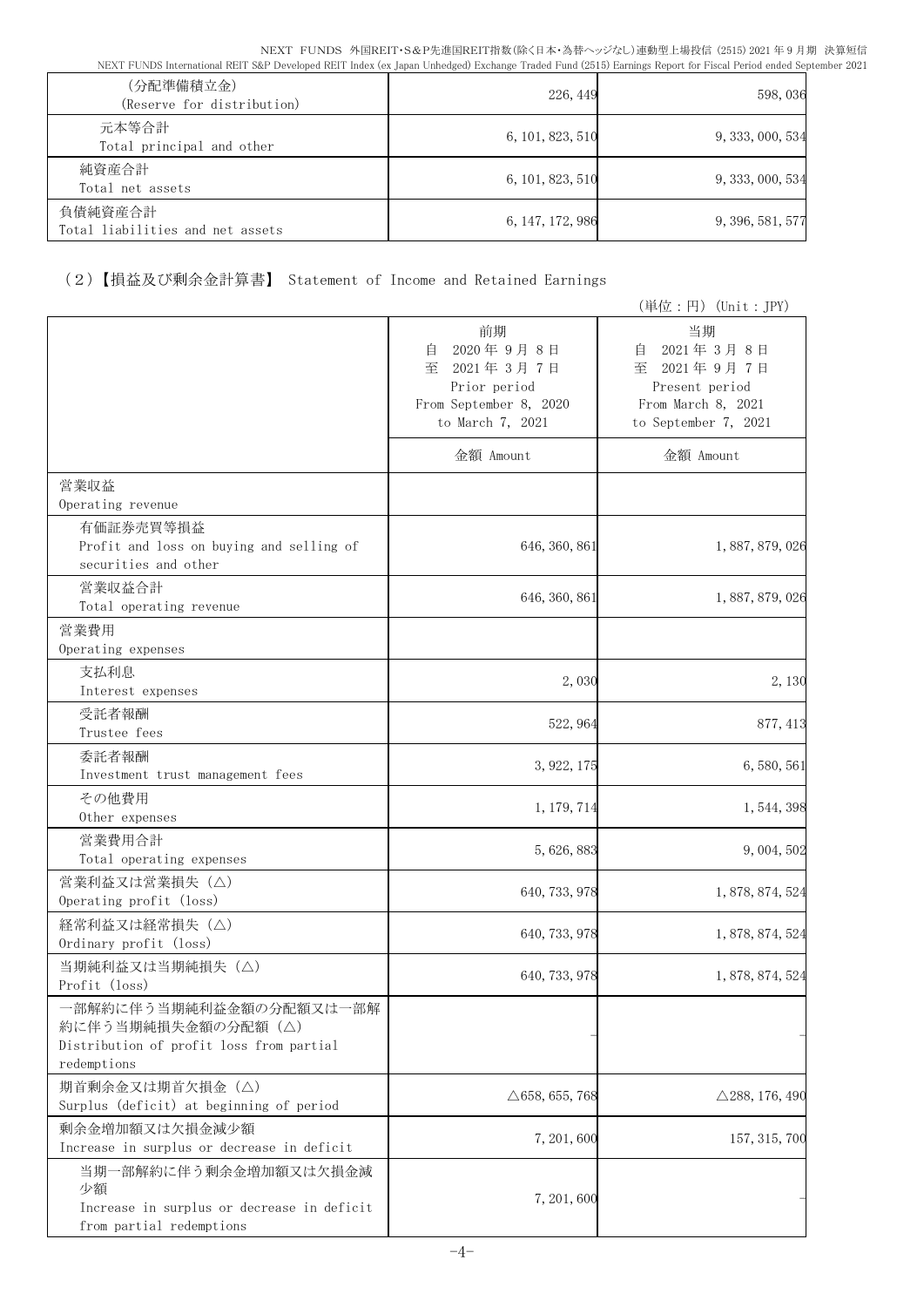| 当期追加信託に伴う剰余金増加額又は欠損金減<br>少額<br>Increase in surplus or decrease in deficit<br>from additional subscriptions for period |                           | 157, 315, 700    |
|-----------------------------------------------------------------------------------------------------------------------|---------------------------|------------------|
| 剰余金減少額又は欠損金増加額<br>Decrease in surplus or increase in deficit                                                          | 200, 500, 300             | 57, 103, 200     |
| 当期一部解約に伴う剰余金減少額又は欠損金増<br>加額<br>Decrease in surplus or increase in deficit<br>from partial redemptions                 |                           | 57, 103, 200     |
| 当期追加信託に伴う剰余金減少額又は欠損金増<br>加額<br>Decrease in surplus or increase in deficit<br>from additional subscriptions for period | 200, 500, 300             |                  |
| 分配金<br>Dividends                                                                                                      | 76, 956, 000              | 107, 910, 000    |
| 期末剰余金又は期末欠損金(△)<br>Surplus (deficit) at end of period                                                                 | $\triangle$ 288, 176, 490 | 1, 583, 000, 534 |

# (3)【注記表】

## (重要な会計方針に係る事項に関する注記)

| 1. 運用資産の評価基準及び評価方法 | 親投資信託受益証券                                                |
|--------------------|----------------------------------------------------------|
|                    | 基準価額で評価しております。                                           |
| 2.費用・収益の計上基準       | 有価証券売買等損益                                                |
|                    | 約定日基準で計上しております。                                          |
|                    | 3. 金融商品の時価等に関する事項の補金融商品の時価には、市場価格に基づく価額のほか、市場価格がない場合には合理 |
| 足説明                | 的に算定された価額が含まれております。当該価額の算定においては一定の前提条                    |
|                    | 件等を採用しているため、異なる前提条件等によった場合、当該価額が異なること                    |
|                    | もあります。                                                   |
| 4.その他              | 当該財務諸表の特定期間は、2021年3月8日から2021年9月7日までとなって                  |
|                    | おります。                                                    |

(重要な会計上の見積りに関する注記) 該当事項はありません。

(貸借対照表に関する注記)

|    | 前期                                       |    | 当期                      |                          |
|----|------------------------------------------|----|-------------------------|--------------------------|
|    | 2021年3月7日現在                              |    | 2021年9月7日現在             |                          |
|    | 特定期間の末日における受益権の総数                        |    | 特定期間の末日における受益権の総数       |                          |
|    | $6, 390, 000 \Box$                       |    |                         | $7,750,000$ $\Box$       |
| 2. | 投資信託財産計算規則第55条の6第1項第10号に規<br>定する額        |    |                         |                          |
|    | 288, 176, 490 円<br>元本の欠損                 |    |                         |                          |
| 3. | 特定期間の末日における1単位当たりの純資産の額                  | 2. | 特定期間の末日における1単位当たりの純資産の額 |                          |
|    | 1口当たり純資産額<br>$954.90 \text{ H}$          |    | 1口当たり純資産額               | $1,204.26 \,\boxtimes$   |
|    | (100 口当たり純資産額)<br>$(95, 490 \,\boxplus)$ |    | (100 口当たり純資産額)          | $(120, 426 \,\boxtimes)$ |

### (損益及び剰余金計算書に関する注記)

| 前期<br>自 2020年9月8日<br>至 2021年3月7日 |   |                                 |  | 当期<br>自 2021年3月8日<br>至 2021年9月7日 |  |                  |
|----------------------------------|---|---------------------------------|--|----------------------------------|--|------------------|
| 1.分配金の計算過程                       |   |                                 |  | 1. 分配金の計算過程                      |  |                  |
| 2020年9月8日から2020年12月7日まで          |   | 2021年3月8日から2021年6月7日まで          |  |                                  |  |                  |
| 項目                               |   |                                 |  | 項目                               |  |                  |
| 当期配当等収益額                         |   | $\triangle$ 1, 247 $\mathbb{H}$ |  | 当期配当等収益額                         |  | $\triangle$ 696円 |
| 親ファンドの配当等収益額                     | B | 37, 356, 807 円                  |  | 親ファンドの配当等収益額                     |  | 53, 723, 754 円   |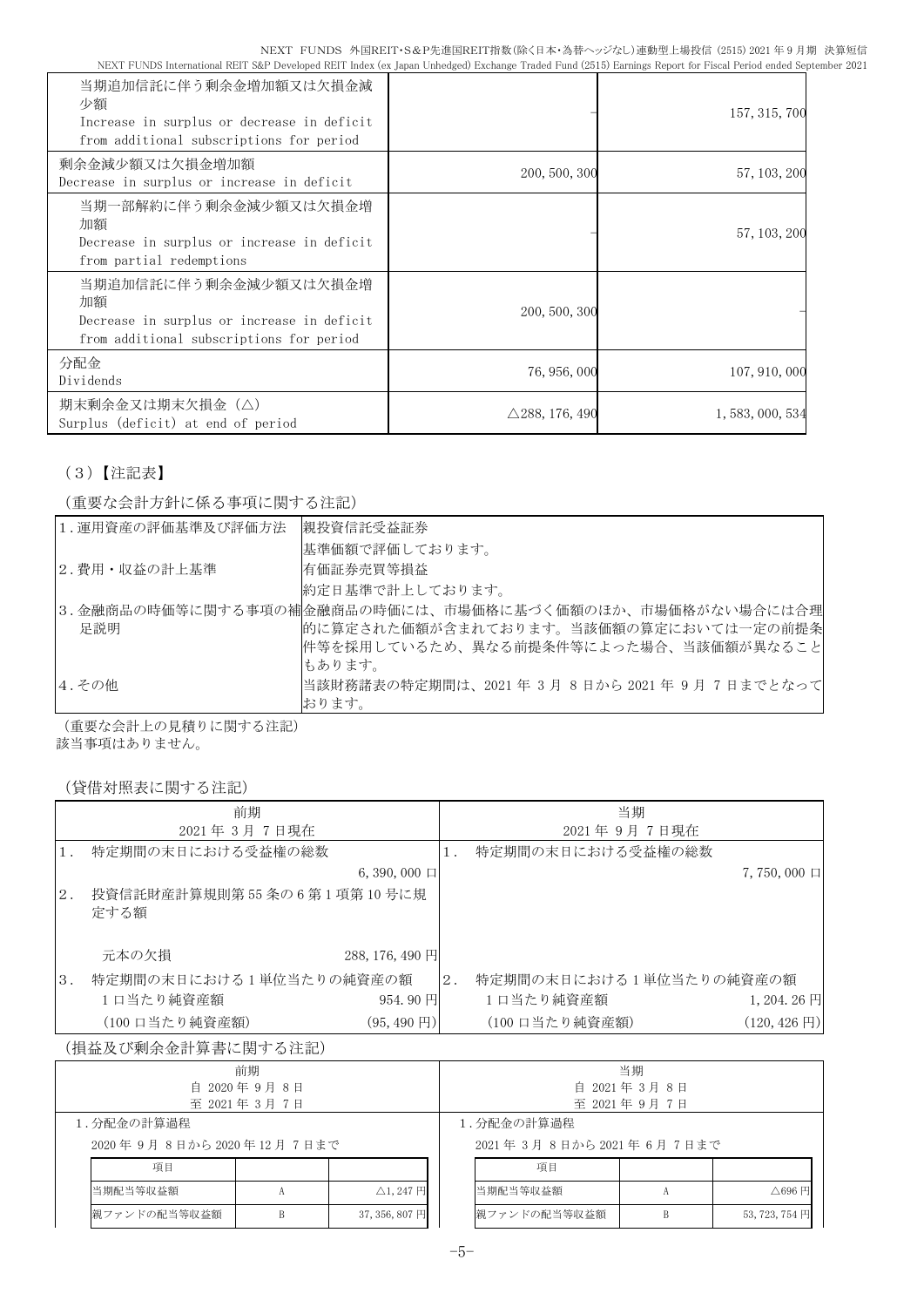| NEXT FUNDS 外国REIT·S&P先進国REIT指数(除く日本・為替ヘッジなし)連動型上場投信 (2515) 2021 年 9 月期 決算短信                                                                                   |  |
|---------------------------------------------------------------------------------------------------------------------------------------------------------------|--|
| NEXT FUNDS International REIT S&P Developed REIT Index (ex Japan Unhedged) Exchange Traded Fund (2515) Earnings Report for Fiscal Period ended September 2021 |  |

|                         |                      |                              | NEXT FUNDS International REIT S&P Developed REIT Index (ex Japan Unhedged) Exchange Traded Fund (2515) Earnings Report for Fiscal Period ended Sep |                      |                           |
|-------------------------|----------------------|------------------------------|----------------------------------------------------------------------------------------------------------------------------------------------------|----------------------|---------------------------|
| 分配準備積立金                 | $\mathcal{C}$        | 402, 122 円                   | 分配準備積立金                                                                                                                                            | $\mathcal{C}$        | 226,449円                  |
| 配当等収益合計額                | $D=A+B+C$            | 37,757,682円                  | 配当等収益合計額                                                                                                                                           | $D=A+B+C$            | 53, 949, 507 円            |
| 経費                      | E                    | 2,453,416円                   | 経費                                                                                                                                                 | E.                   | 4,196,865円                |
| 収益分配可能額                 | $F=D-E$              | 35, 304, 266 円               | 収益分配可能額                                                                                                                                            | $F=D-E$              | 49,752,642円               |
| 収益分配金                   | G                    | 34,782,000円                  | 収益分配金                                                                                                                                              | G                    | 49,010,000円               |
| 次期繰越金(分配準備積立金)          | $H = F - G$          | 522, 266 円                   | 次期繰越金(分配準備積立金)                                                                                                                                     | $H = F - G$          | 742,642 円                 |
| 口数                      | $\mathsf{T}$         | $5,270,000 \square$          | 口数                                                                                                                                                 | $\mathsf{T}$         | 7,540,000 $\Box$          |
| 100 口当たり分配金             | $J = G/I \times 100$ | 660円                         | 100 口当たり分配金                                                                                                                                        | $J = G/I \times 100$ | 650円                      |
| 2020年12月8日から2021年3月7日まで |                      |                              | 2021年6月8日から2021年9月7日まで                                                                                                                             |                      |                           |
| 項目                      |                      |                              | 項目                                                                                                                                                 |                      |                           |
| 当期配当等収益額                | A                    | $\triangle$ 783 $\mathsf{H}$ | 当期配当等収益額                                                                                                                                           | A                    | $\triangle$ 1, 434 $\Box$ |
| 親ファンドの配当等収益額            | B                    | 45,050,403円                  | 親ファンドの配当等収益額                                                                                                                                       | B                    | 63, 562, 335 円            |
| 分配準備積立金                 | $\mathcal{C}$        | 522, 266 円                   | 分配準備積立金                                                                                                                                            | $\mathcal{C}$        | 742,642円                  |
| 配当等収益合計額                | $D=A+B+C$            | 45,571,886円                  | 配当等収益合計額                                                                                                                                           | $D=A+B+C$            | 64, 303, 543 円            |
| 経費                      | E                    | 3,171,437円                   | 経費                                                                                                                                                 | E                    | 4,805,507円                |
| 収益分配可能額                 | $F=D-E$              | 42, 400, 449 円               | 収益分配可能額                                                                                                                                            | $F=D-E$              | 59, 498, 036 円            |
| 収益分配金                   | $\mathcal{G}$        | 42, 174, 000 円               | 収益分配金                                                                                                                                              | G                    | 58,900,000円               |
| 次期繰越金(分配準備積立金)          | $H = F - G$          | 226, 449 円                   | 次期繰越金(分配準備積立金)                                                                                                                                     | $H = F - G$          | 598,036円                  |
| 口数                      | T                    | $6, 390, 000 \Box$           | 口数                                                                                                                                                 | I                    | $7,750,000 \square$       |
| 100 口当たり分配金             | $I = G/I \times 100$ | 660 円                        | 100 口当たり分配金                                                                                                                                        | $I = G/I \times 100$ | 760円                      |
| 2. その他費用                |                      |                              | 2. その他費用                                                                                                                                           |                      |                           |

| 配当等収益合計額               | $D=A+B+C$                 | 53, 949, 507 円            |
|------------------------|---------------------------|---------------------------|
| 経費                     | E                         | 4, 196, 865 円             |
| 収益分配可能額                | $F=D-E$                   | 49, 752, 642 円            |
| 収益分配金                  | G                         | 49,010,000円               |
| 次期繰越金(分配準備積立金)         | $H = F - G$               | 742,642円                  |
| 口数                     | I                         | 7,540,000 口               |
| 100 口当たり分配金            | $J=$ G $/$ I $\times$ 100 | 650円                      |
| 2021年6月8日から2021年9月7日まで |                           |                           |
| 項目                     |                           |                           |
| 当期配当等収益額               | A                         | $\triangle$ 1, 434 $\Box$ |
| 親ファンドの配当等収益額           | B                         | 63, 562, 335 円            |
| 分配準備積立金                | C                         | 742,642円                  |
| 配当等収益合計額               | $D=A+B+C$                 | 64, 303, 543 円            |
| 経費                     | E                         | 4,805,507円                |
| 収益分配可能額                | $F=D-E$                   | 59,498,036円               |
| 収益分配金                  | G                         | 58,900,000円               |
| 次期繰越金(分配準備積立金)         | $H = F - G$               | 598,036円                  |
| 口数                     | T                         | 7,750,000 口               |
| 100 口当たり分配金            | $J=$ G $/$ I $\times$ 100 | 760円                      |
| .その他費用                 |                           |                           |

その他費用のうち 414,530 円は上場に係る費用、712,706 円 は対象指数についての商標使用料であります。

その他費用のうち 254,185 円は上場に係る費用、1,198,919 円は対象指数についての商標使用料であります。

(金融商品に関する注記)

(1)金融商品の状況に関する事項

| 前期                               | 当期                       |
|----------------------------------|--------------------------|
| 自 2020年9月8日                      | 自 2021年3月8日              |
| 至 2021年3月7日                      | 至 2021年9月7日              |
| 1. 金融商品に対する取組方針                  | 1. 金融商品に対する取組方針          |
| 当ファンドは、投資信託及び投資法人に関する法律第2条第  同左  |                          |
| 4項に定める証券投資信託であり、信託約款に規定する運用      |                          |
| の基本方針に従い、有価証券等の金融商品に対して投資とし      |                          |
| で運用することを目的としております。               |                          |
| 2. 金融商品の内容及びその金融商品に係るリスク         | 2. 金融商品の内容及びその金融商品に係るリスク |
| 当ファンドが保有する金融商品の種類は、有価証券、コー       | 同左                       |
| ル・ローン等の金銭債権及び金銭債務であります。          |                          |
| 当ファンドが保有する有価証券の詳細は、(その他の注記)の     |                          |
| 2 有価証券関係に記載しております。               |                          |
| これらは、REIT の価格変動リスク、為替変動リスクなどの市   |                          |
| 場リスク、信用リスク及び流動性リスクにさらされておりま      |                          |
| す。                               |                          |
| 3.金融商品に係るリスク管理体制                 | 3. 金融商品に係るリスク管理体制        |
| 委託会社においては、独立した投資リスク管理に関する委員   同左 |                          |
| 会を設け、パフォーマンスの考査及び運用リスクの管理を行      |                          |
| なっております。                         |                          |
| ○市場リスクの管理                        |                          |
| 市場リスクに関しては、資産配分等の状況を常時、分析・把      |                          |
| 握し、投資方針に沿っているか等の管理を行なっておりま       |                          |
| す。                               |                          |
| ○信用リスクの管理                        |                          |
| 信用リスクに関しては、発行体や取引先の財務状況等に関す      |                          |
| る情報収集・分析を常時、継続し、格付等の信用度に応じた      |                          |
| 組入制限等の管理を行なっております。               |                          |
| ○流動性リスクの管理                       |                          |
| 流動性リスクに関しては、必要に応じて市場流動性の状況を      |                          |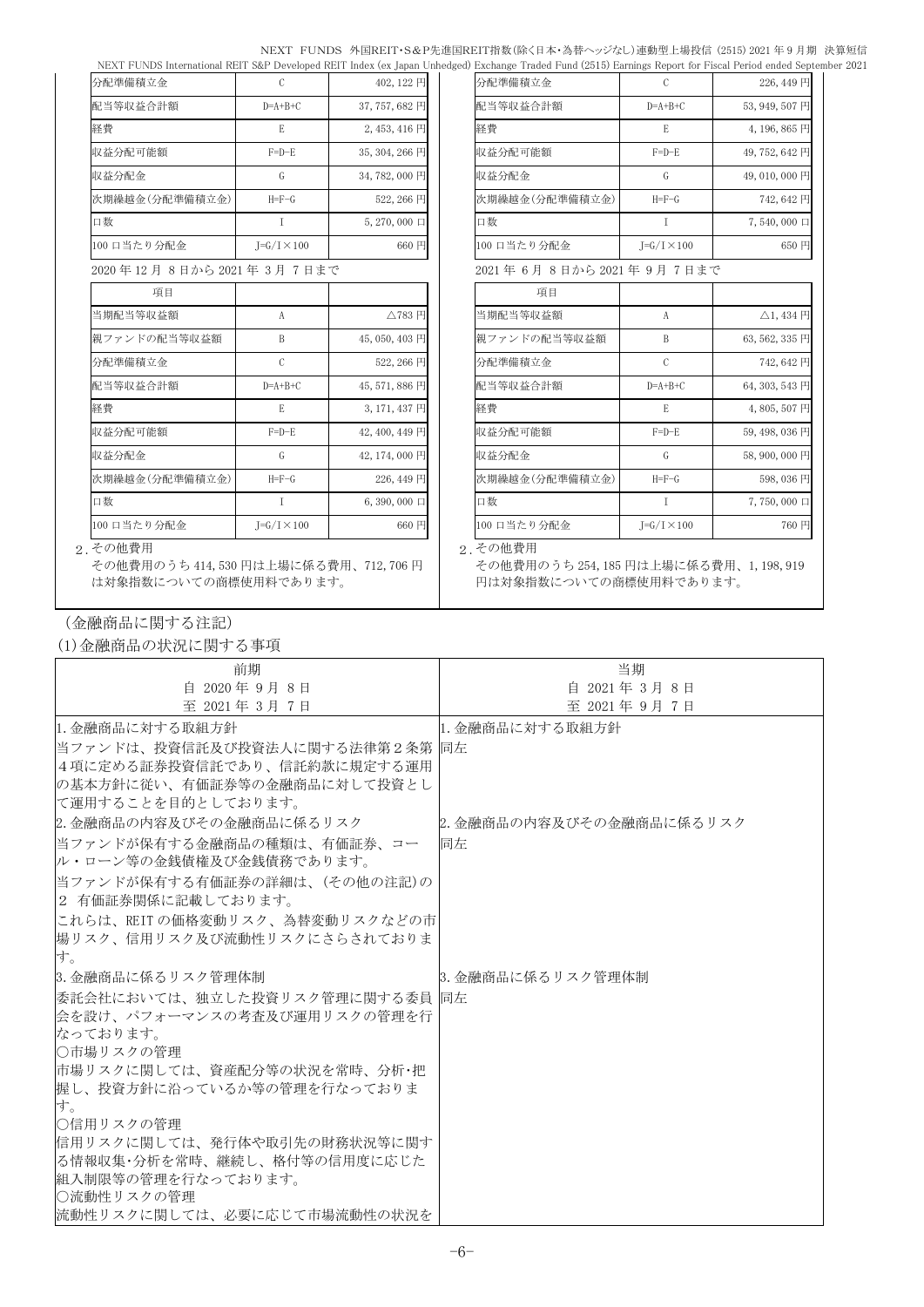NEXT FUNDS 外国REIT・S&P先進国REIT指数(除く日本・為替ヘッジなし)連動型上場投信 (2515) 2021 年 9 月期 決算短信 NEXT FUNDS International REIT S&P Developed REIT Index (ex Japan Unhedged) Exchange Traded Fund (2515) Earnings Report for Fiscal Period ended September 2021

| 把握し、取引量や組入比率等の管理を行なっております。 |  |
|----------------------------|--|
| (9) 今駎帝旦 の時価竿に開ナス車佰        |  |

| \4ノ並뾊間面ソノ吋1Ⅲ守に 判 9 Q 肀枳    |                   |
|----------------------------|-------------------|
| 前期                         | 当期                |
| 2021年 3月 7日現在              | 2021年9月7日現在       |
| 1.貸借対照表計上額、時価及び差額          | 1.貸借対照表計上額、時価及び差額 |
| 貸借対照表上の金融商品は原則としてすべて時価で評価し | 同左                |
| ているため、貸借対照表計上額と時価との差額はありませ |                   |
| $\mathcal{W}_\alpha$       |                   |
| 2.時価の算定方法                  | 2. 時価の算定方法        |
| 親投資信託受益証券                  | 同左                |
| (重要な会計方針に係る事項に関する注記)に記載して  |                   |
| おります。                      |                   |
| コール・ローン等の金銭債権及び金銭債務        |                   |
| これらの科目は短期間で決済されるため、帳簿価額は時  |                   |
| 価と近似していることから、当該帳簿価額を時価としてお |                   |
| ります。                       |                   |

(関連当事者との取引に関する注記)

| 前期                                                                              | 当期          |
|---------------------------------------------------------------------------------|-------------|
| 自 2020年9月8日                                                                     | 自 2021年3月8日 |
| 至 2021年3月7日                                                                     | 至 2021年9月7日 |
| 市場価格その他当該取引に係る公正な価格を勘案して、一般同左<br>の取引条件と異なる関連当事者との取引は行なわれていない<br>ため、該当事項はございません。 |             |

(その他の注記)

1 元本の移動

| 前期            |                      |                          | 当期          |                      |
|---------------|----------------------|--------------------------|-------------|----------------------|
| 自 2020年9月8日   |                      |                          | 自 2021年3月8日 |                      |
| 至 2021年 3月 7日 |                      |                          | 至 2021年9月7日 |                      |
| 期首元本額         | 4,670,000,000 円期首元本額 |                          |             | $6, 390, 000, 000$ 円 |
| 期中追加設定元本額     |                      | 1,800,000,000 円期中追加設定元本額 |             | $1,780,000,000$ 円    |
| 期中一部解約元本額     |                      | 80,000,000 円期中一部解約元本額    |             | $420,000,000$ 円      |

2 有価証券関係

売買目的有価証券

| 種類        | 前期<br>自 2020年9月8日<br>至 2021年3月7日 | 当期<br>自 2021年3月8日<br>至 2021年9月7日 |
|-----------|----------------------------------|----------------------------------|
|           | 損益に含まれた評価差額(円)                   | 損益に含まれた評価差額(円)                   |
| 親投資信託受益証券 | 321, 120, 672                    | 652, 440, 023                    |
| 合計        | 321, 120, 672                    | 652, 440, 023                    |

3 デリバティブ取引関係

該当事項はありません。

(4)【附属明細表】

第 1 有価証券明細表 (1)株式(2021 年 9 月 7 日現在) 該当事項はありません。

(2)株式以外の有価証券(2021 年 9 月 7 日現在)

(単位:円)

| 種類         | 通貨 | 銘柄                  | 券面総額        | 評価額              | 備考 |
|------------|----|---------------------|-------------|------------------|----|
| 親投資信託受益日本円 |    | マザー<br>海外REITインデックス | 051,637,154 | 9, 331, 296, 089 |    |